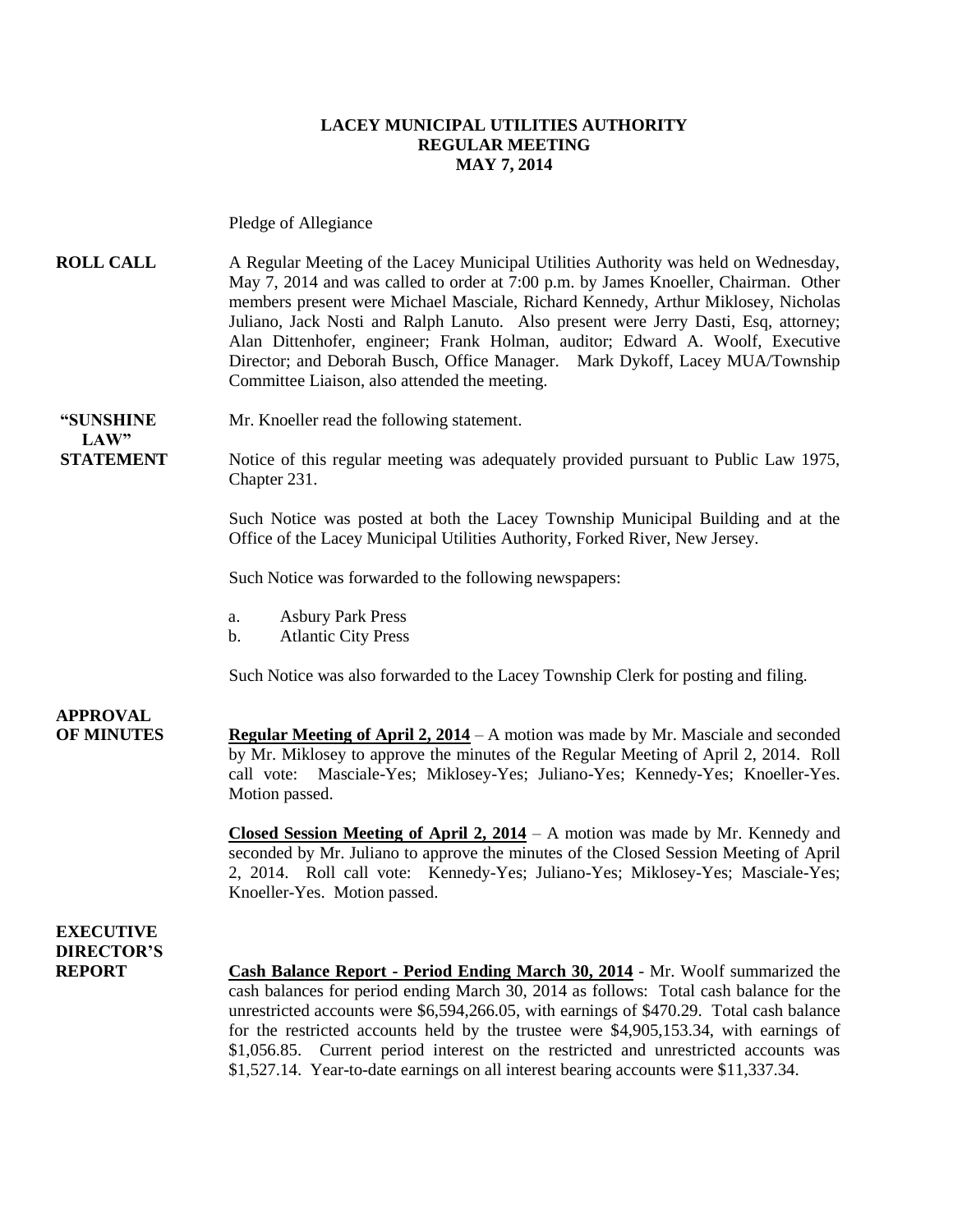**Resolution 2014-33 – Award Contract for Water Equipment Supplies** – On recommendation by the executive director, a motion was made by Mr. Miklosey and seconded by Mr. Masciale to adopt *Resolution 2014-33, Resolution of the Lacey Municipal Utilities Authority, County of Ocean, State of New Jersey, Authorizing Award of a Non-Fair and Open Contract for Water Equipment Supplies, Water Works Supply Company*. Roll call vote: Miklosey-Yes; Masciale-Yes; Juliano-Yes; Kennedy-Yes; Knoeller-Yes. Motion passed.

**Resolution 2014-34 – Transfer of Funds – 2014 Sewer and Water Budget** – On recommendation by the executive director, a motion was made by Mr. Kennedy and seconded by Mr. Masciale to adopt *Resolution 2014-34, Resolution of the Lacey Municipal Utilities Authority, County of Ocean, State of New Jersey, Authorizing Transfer of Funds, 2014 Sewer and Water Budget.* Roll call vote: Kennedy-Yes; Masciale-Yes; Juliano-Yes; Miklosey-Yes; Knoeller-Yes. Motion passed.

**Water Meters and Associated Equipment** – Mr. Woolf requested authorization to advertise and receive bids for water meters and associated equipment. A motion was made by Mr. Kennedy and seconded by Mr. Miklosey authorizing advertisement to receive bids for water meters and associated equipment. Roll call vote: Kennedy-Yes; Miklosey-Yes; Juliano-Yes; Masciale-Yes; Knoeller-Yes. Motion passed.

Mr. Miklosey asked that a copy of the comp/personal/sick/vacation report be distributed to each board member. He questioned the 58 hours of comp time accrued in March. Mr. Woolf explained a lot of that time is due to personnel called out for snow removal.

## **BUSINESS**

**REPORT** The business report was submitted for review. Mr. Knoeller informed Ms. Busch she can report/comment on any operational issues.

## **ENGINEER'S**

**REPORT Resolution 2014-29 – Preliminary Sewer and Water Approval – Joan Cleveland Minor Subdivision** – Mr. Dittenhofer stated his office received the application and plans for preliminary sewer and water approval for Joan Cleveland minor subdivision, Block 1536, Lots 18-25. The applicant is proposing to construct a two (2) lot minor subdivision at the intersection of Baldwin Street and Harrison Avenue, in the eastern corner. There is one (1) existing dwelling on the property. The applicant proposes to install one (1) new water service and one (1) new sanitary lateral to service the proposed dwelling. The existing dwelling is serviced by the water and sewer mains located in Baldwin Avenue. On recommendation by the Authority's engineer, a motion was made by Mr. Masciale and seconded by Mr. Miklosey to adopt *Resolution 2014-29, Resolution of the Lacey Municipal Utilities Authority, County of Ocean, State of New Jersey, Preliminary Sewer and Water Approval, Joan Cleveland Minor Subdivision, Block 1536, Lots 18-25.* Roll call vote: Masciale-Yes; Miklosey-Yes; Juliano-Yes; Kennedy-Yes-Knoeller-Yes. Motion passed.

> **Resolution 2014-30 – Preliminary and Tentative Sewer and Water Approval –** Lacey Family Apartments, LLC – Mr. Dittenhofer stated his office received the application and plans for preliminary and tentative sewer and water approval for Lacey Family Apartments, LLC, Block 1837, Lots 8.02 & 9. The applicant is proposing to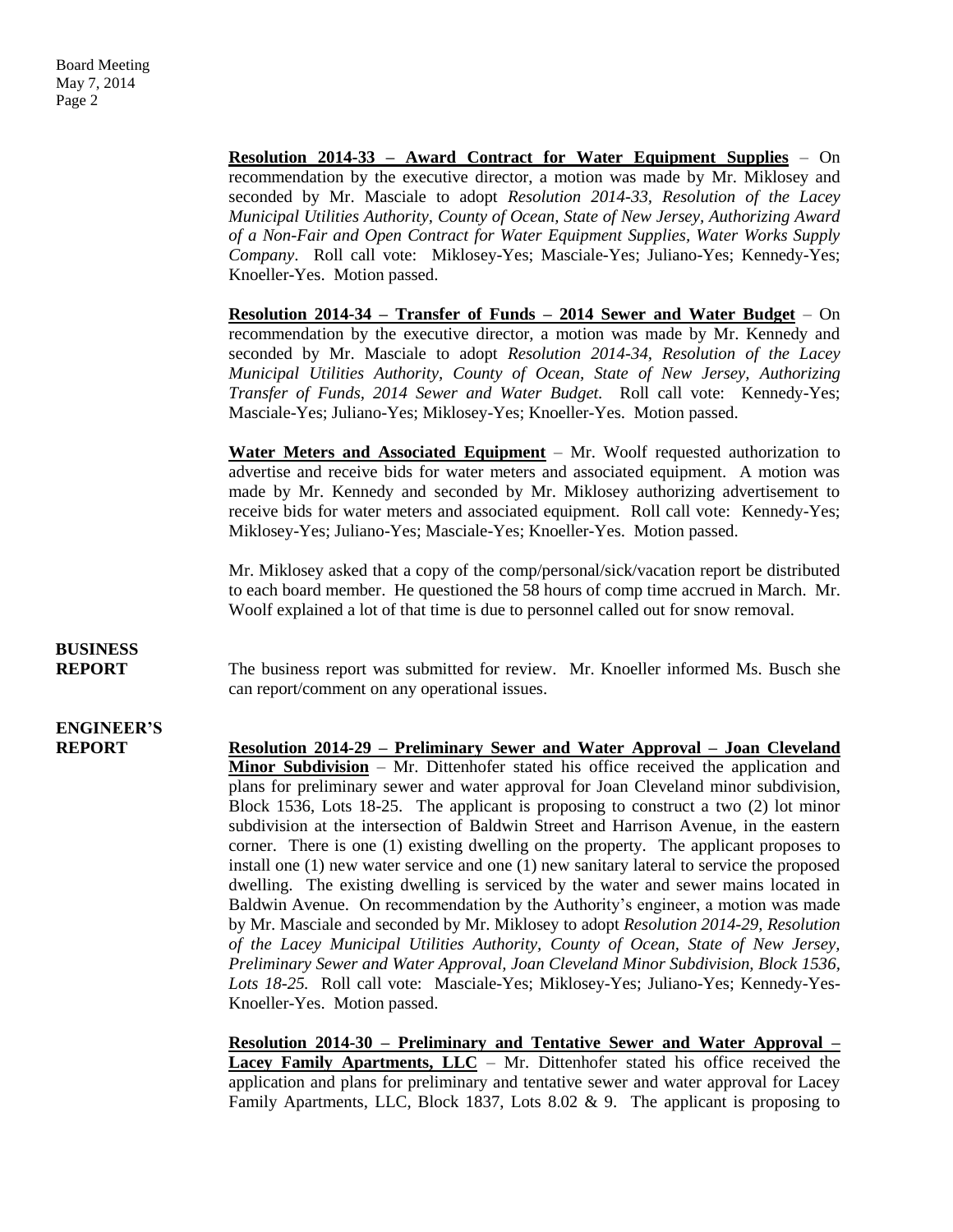construct an apartment complex consisting of nine (9) buildings containing a total of 13 one bedroom apartments, 43 two bedroom apartments, 14 three bedroom apartments, and a 1,798 SF rental office/clubhouse, and one (1) 864 SF maintenance building on the north side of Calvin Street. The applicant proposes to connect to an existing manhole located in Calvin Street and extend approximately 755 LF of 8" PVC sewer main to service the buildings. The applicant also proposes to connect to the existing water main located in Calvin Street and install a water main loop for the site consisting of approximately 690 LF of 8" PVC water main and approximately 578 LF of 6" PVC water main.

Mr. Knoeller stated the Authority had agreed to accommodate the Township with its request not to charge normal administrative fees with regard to the application submitted in the name of the Township for the new proposed affordable housing complex. He pointed out the Township is requesting to be reimbursed for professional fees, development fees, etc. for approval of the Well No. 8 application. He asked Mr. Dykoff to address this issue with the Township Committee and possibly enter into a Memorandum of Understanding between the Township and the Authority to grant each other waivers of administrative fees, etc.

On recommendation by the Authority's engineer, a motion was made by Mr. Masciale and seconded by Mr. Kennedy to adopt *Resolution 2014-30, Resolution of the Lacey Municipal Utilities Authority, County of Ocean, State of New Jersey, Preliminary and Tentative Sewer and Water Approval, Lacey Family Apartments, LLC, Block 1837, Lots 8.02 & 9.* Roll call vote: Masciale-Yes; Kennedy-Yes; Juliano-Yes; Miklosey-Yes; Knoeller-Yes. Motion passed.

#### **Change Order No. 5 – WTP Upgrades Plant No. 1 – Installation Wells No. 7 & 8** –

On recommendation by the Authority's engineer, a motion was made by Mr. Kennedy and seconded by Mr. Miklosey to approve Change Order No. 5 representing additions to the pre-lube lines, bypass pumping, valves and an additional raw water sample line to the sink for a net contract increase of \$6,915.88. Roll call vote: Kennedy-Yes; Miklosey-Yes; Juliano-Yes; Masciale-Yes; Knoeller-Yes. Motion passed.

Water Treatment Plant No. 1 Upgrades - Mr. Dittenhofer stated the NJDEP inspection for the permit to operate has been complete, as well as the well sampling. The sampling results should be completed in four weeks. Once the results come back, a permit to operate will be issued and the plant can then be utilized. Mr. Masciale asked if the Township is aware of what the Authority has undertaken to put safer and more available water into the system. Mr. Knoeller recommends doing a press release once the plant is in operation.

**Meter Installation** – Mr. Dittenhofer stated this project is under LMUA review, and on hold until approved by FEMA.

**Installation of Hydraulic Grinder at CP-1** – Mr. Dittenhofer stated the bids will be received in the middle of May for this project.

Mr. Miklosey asked about the status of the Well  $7 & 8$  application that was returned to the State for administrative deficiencies. Mr. Dittenhofer explained presently, Wells 7  $\&$ 8 are permitted as tests wells. They need to be re-permitted as community production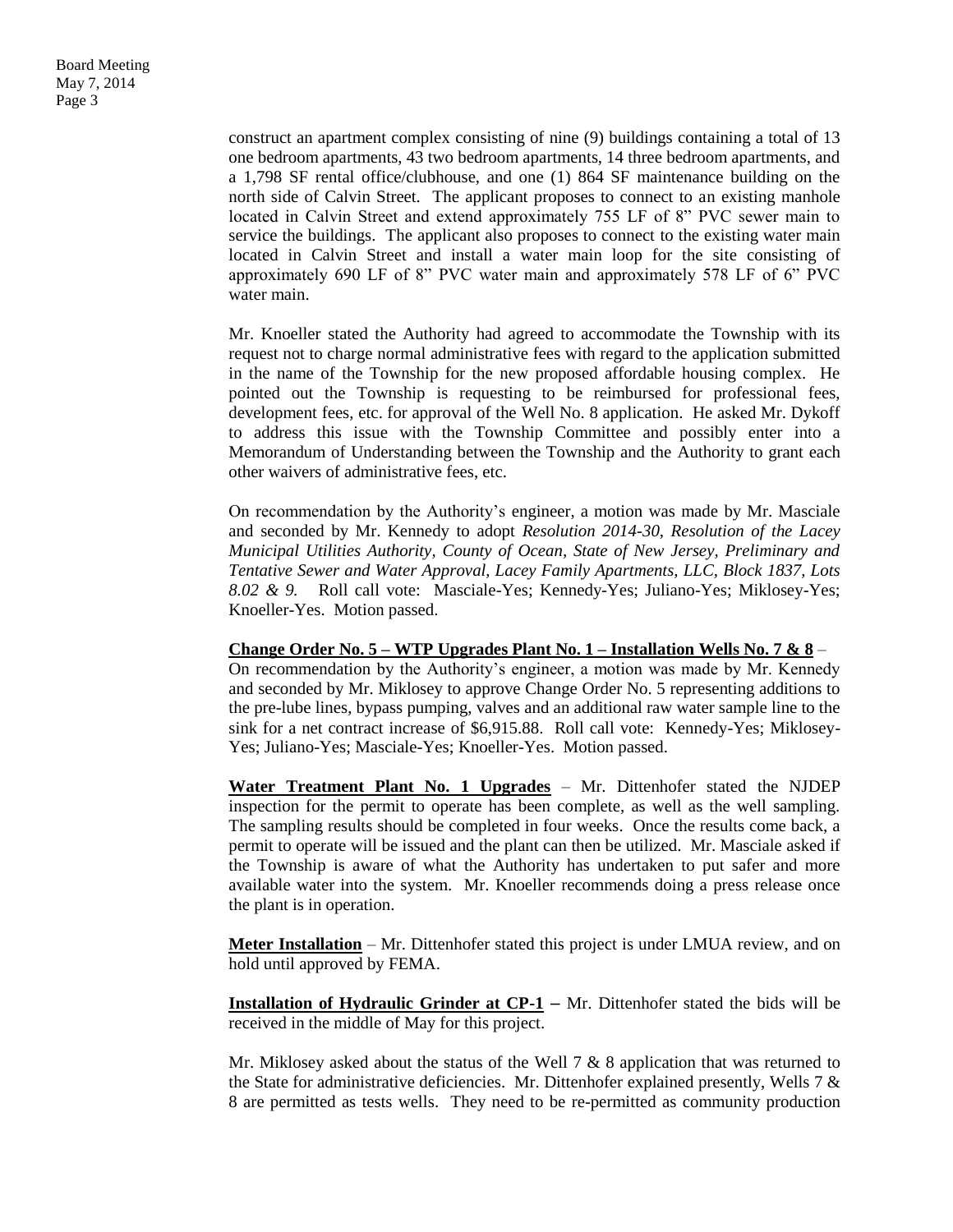Board Meeting May 7, 2014 Page 4

> wells, which has to be done by a licensed master well driller not the engineer. He stated AC Schultes is preparing the paperwork for resubmittal to the State.

### **ATTORNEY'S**

**REPORT Well No. 8** - Mr. Dasti stated he reviewed correspondence from the Planning Board Engineer which indicates matters that still need to be addressed in order to complete and perfect the prior approvals granted by the Planning Board. He will assist the Authority's engineer with these matters.

> **Water Service Application, Block 1837, Lots 8.02 & 9** - Mr. Dasti stated he reviewed correspondence from the Township Administrator to the executive director concerning the request by the Township to have the Authority waive any fees for processing the applications for water and sewer approvals.

> **2013 Audit** – Mr. Dasti stated his office provided to the Authority auditor the annual audit letter indicating they certify there are no outstanding obligations or threatened litigation against the Authority which would affect its financial wellbeing.

# **AUDITOR'S**

**REPORT 2013 Audit–** Mr. Holman discussed the draft auditor's report for year ending December 31, 2013. Overall, he stated it was a positive report with no recommendations. The financial analysis performance was excellent.

> **Resolution 2014-32 – Accept and Approve 2013 Audit** – On Recommendation by the authority's auditor, a motion was made by Mr. Kennedy and seconded by Mr. Miklosey to adopt *Resolution 2014-32, Resolution of the Lacey Municipal Utilities Authority, County of Ocean, State of New Jersey, Accepting and Approving the Audit, Ending Fiscal Year December 31, 2013*. Roll call vote: Kennedy-Yes; Miklosey-Yes; Juliano: Masciale-Yes; Knoeller-Yes. Motion passed.

### **CORRESPONDENCE**

**Thomas Foley, Main Street** – Requesting relief of utility bill, due to broken water pipe. Since the water that leaked did not go into the sewer system, a motion was made by Mr. Kennedy and seconded by Mr. Miklosey to grant a credit adjustment on the sewer charges in the amount of \$15.08 (13,000 gallons). Roll call vote: Kennedy-Yes; Miklosey-Yes; Juliano-Yes; Masciale-Yes; Knoeller-Yes. Motion passed.

**Tricia Magliola, Station Drive** – Requesting relief of utility bill, due to hose leak. Since the water that leaked did not go into the sewer system, a motion was made by Mr. Kennedy and seconded by Mr. Miklosey to grant a credit adjustment on the sewer charges in the amount of \$87.08 (22,000 gallons). Roll call vote: Kennedy-Yes; Miklosey-Yes; Juliano-Yes; Masciale-Yes; Knoeller-Yes. Motion passed.

**Rose Mary Kaiser, Sunset Drive** – Requesting relief of utility bill, due to broken pipe. Since the water that leaked did not go into the sewer system, a motion was made by Mr. Kennedy and seconded by Mr. Miklosey to grant a credit adjustment on the sewer charges in the amount of \$1,192.10 (173,000 gallons). Roll call vote: Kennedy-Yes; Miklosey-Yes; Juliano-Yes; Masciale-Yes; Knoeller-Yes. Motion passed.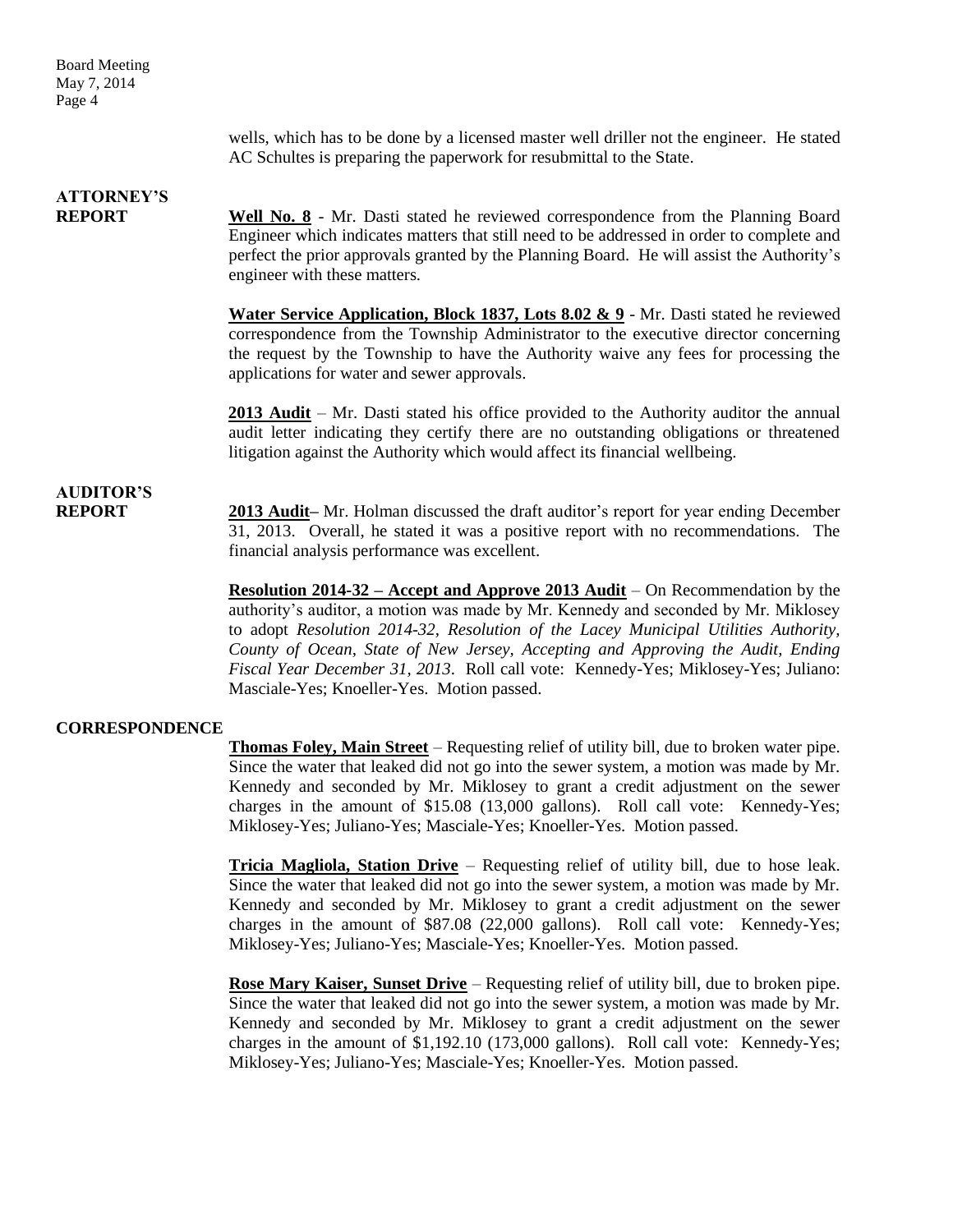**Peter Oriente, Warren Avenue** – Requesting relief of utility bill, due to frozen pipe burst. Based upon the available information, a waiver of the charges could not be supported.

**Mr. & Mrs. Field, Oak Hill Ct.** – Requesting relief of utility bill, due to sprinkler system leak. Since the water that leaked did not go into the sewer system, a motion was made by Mr. Kennedy and seconded by Mr. Masciale to grant a credit adjustment on the sewer charges in the amount of \$134.39 (28,000 gallons). Roll call vote: Kennedy-Yes; Masciale-Yes; Juliano-Yes; Miklosey-Yes; Knoeller-Yes. Motion passed.

**Brian Price, Shrike Court** – Requesting relief of utility bill, due to outside faucet leak. Since the water that leaked did not go into the sewer system, a motion was made by Mr. Kennedy and seconded by Mr. Miklosey to grant a credit adjustment on the sewer charges in the amount of \$18.44 (10,000 gallons). Roll call vote: Kennedy-Yes; Miklosey-Yes; Juliano-Yes; Masciale-Yes; Knoeller-Yes. Motion passed.

**Laurence Trainor, Pensacola Rd.** – Requesting relief of utility bill, due to broken pipe. Since the water that leaked did not go into the sewer system, a motion was made by Mr. Kennedy and seconded by Mr. Masciale to grant a credit adjustment on the sewer charges in the amount of \$46.89 (11,000 gallons). Roll call vote: Kennedy-Yes; Masciale-Yes; Juliano-Yes; Miklosey-Yes; Knoeller-Yes. Motion passed.

**Kathleen Callanan, Pensacola Rd.** – Based upon the available information, a waiver of the charges could not be supported.

**Lily Raimo, Oak Road** – Ms. Raimo was present to request relief of utility bill, due to hose leak. Since the water that leaked did not go into the sewer system, a motion was made by Mr. Kennedy and seconded by Mr. Juliano to grant a credit adjustment on the sewer charges in the amount of \$295.92 (57,000 gallons). Roll call vote: Kennedy-Yes; Juliano-Yes; Miklosey-Yes; Masciale-Yes; Knoeller-Yes. Motion passed.

**Patrick Rawlins, Beach Bld.** – Requesting relief of utility bill, due to frozen pipe. Since the water that leaked did not go into the sewer system, a motion was made by Mr. Kennedy and seconded by Mr. Masciale to grant a credit adjustment on the sewer charges in the amount of \$817.30 (130,000 gallons). Roll call vote: Kennedy-Yes; Masciale-Yes; Juliano-Yes; Miklosey-Yes; Knoeller-Yes. Motion passed.

**Mary Dooney, Bay Avenue** – Requesting relief of utility bill, due to broken pipe. Since the water that leaked did not go into the sewer system, a motion was made by Mr. Kennedy and seconded by Mr. Miklosey to grant a credit adjustment on the sewer charges in the amount of \$1,050.79 (154,000 gallons). Roll call vote: Kennedy-Yes; Miklosey-Yes; Juliano-Yes; Masciale-Yes; Knoeller-Yes. Motion passed.

**Scott Griffiths, Meadow Lark Dr.** – Requesting relief of utility bill, due to ruptured water meter. A motion was made by Mr. Kennedy and seconded by Mr. Masciale to grant a credit adjustment on the sewer charges in the amount of \$5,750.62 (756,000 gallons). Roll call vote: Kennedy-Yes; Masciale-Yes; Juliano-Yes; Miklosey-Yes; Knoeller-Yes. Motion passed.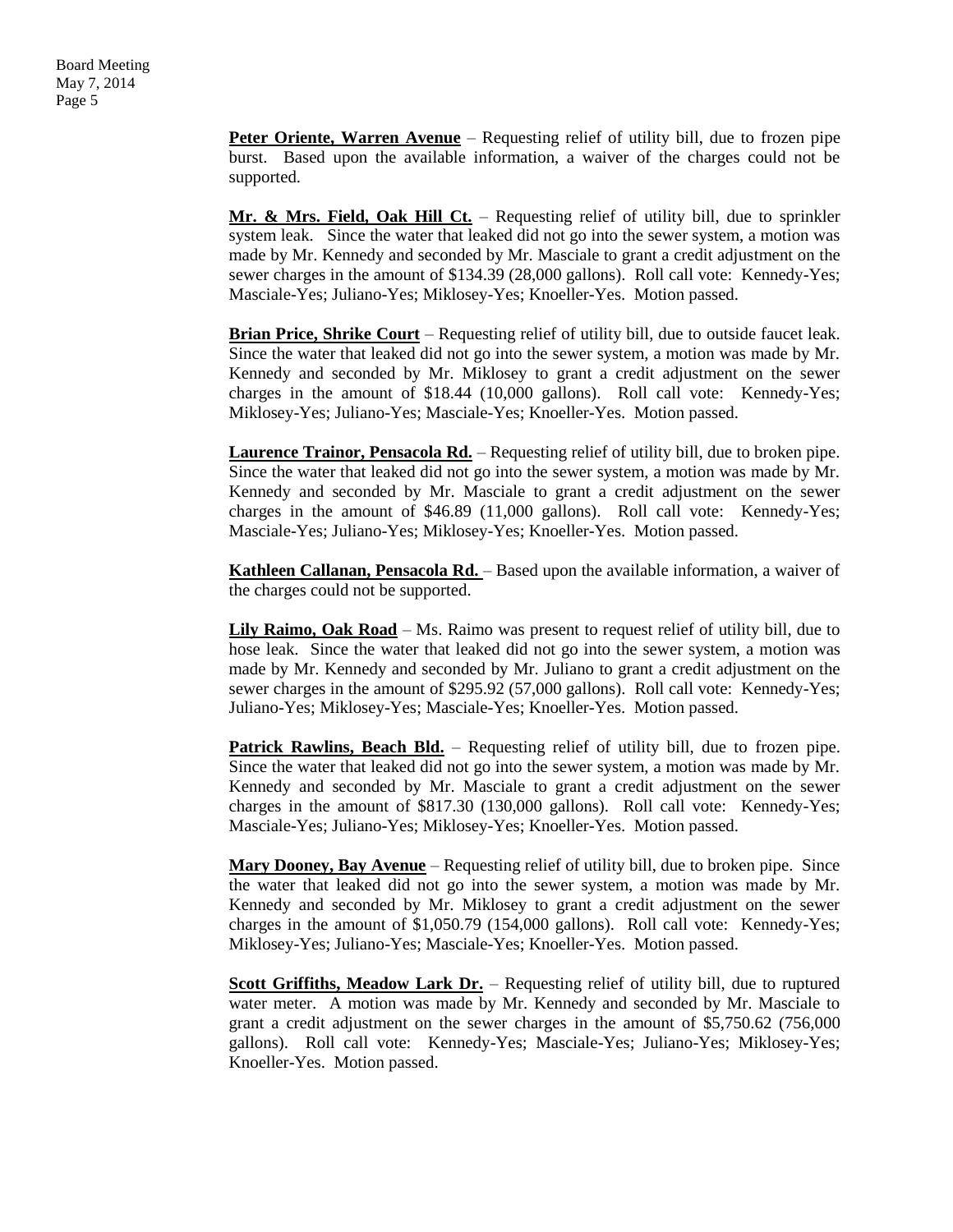**Glenn Langdon, Windsor Street** – Requesting relief of utility bill and payment plan, due to broken pipe. A motion was made by Mr. Kennedy and seconded by Mr. Masciale to grant a credit adjustment on the sewer charges in the amount of \$2,332.24 (325,000 gallons), as well as a payment plan to pay utility bill. Roll call vote: Kennedy-Yes; Masciale-Yes; Juliano-Yes; Miklosey-Yes; Knoeller-Yes. Motion passed. **Alfred Pepe, Clubhouse Drive** – Requesting relief of utility bill, due to broken water pipe. Since the water did not go into the sewer system, a motion was made by Mr. Kennedy and seconded by Mr. Juliano to grant a credit adjustment on the sewer charges in the amount of \$128.08 (39,000 gallons). Roll call vote: Kennedy-Yes; Juliano-Yes; Miklosey-Yes; Masciale-Yes; Knoeller-Yes. Motion passed. **Timothy Stasse, Fairview Lane** – Requesting relief of utility bill, due to water filter burst. Since the water did not go into the sewer system, a motion was made by Mr. Kennedy and seconded by Mr. Juliano to grant a credit adjustment on the sewer charges in the amount of \$19.32 (16,000 gallons). Roll call vote: Kennedy-Yes; Juliano-Yes; Miklosey-Yes; Masciale-Yes; Knoeller-Yes. Motion passed. **Robert Scerbo, 1219 Legune Ave**. – Mr. Scerbo was present to request relief on his utility bill. He stated he submitted correspondence requesting relief, however, he has not received a response. Mr. Woolf stated he would look into this issue. **OLD BUSINESS Resolution 2014-28 – Memorialize Action Taken on April 2, 2014 – Salary Increase for Deborah Busch** – Secretary Kennedy executed Resolution 2014-28, memorializing action taken on April 2, 2014, authorizing salary increase for Deborah Busch. **NEW BUSINESS** Mr. Knoeller stated a marketing plan needs to be developed to sell the excess water. If a line is needed under the river going southbound, Waretown/Barnegat should be contacted to come to an agreement to build the line so the Authority can market its water southbound. Mr. Knoeller asked the professionals and Mr. Woolf to develop a marketing plan in selling the excess water, which in turn will provide relief to the ratepayers. Regarding Well No 8, Mr. Knoeller asked Mr. Woolf to contact Bayville for an update in having the line installed. **PUBLIC BUSINESS/ COMMENT** There was no public business/comment. **PAYMENT OF VOUCHERS** WHEREAS, the members of the Lacey Municipal Utilities Authority carefully examined all vouchers presented for payment of claims; **NOW, THEREFORE, BE IT RESOLVED** by the Lacey Municipal Utilities Authority that: 1. Said vouchers in the sum of \$286,117.18 be same are hereby approved to be paid.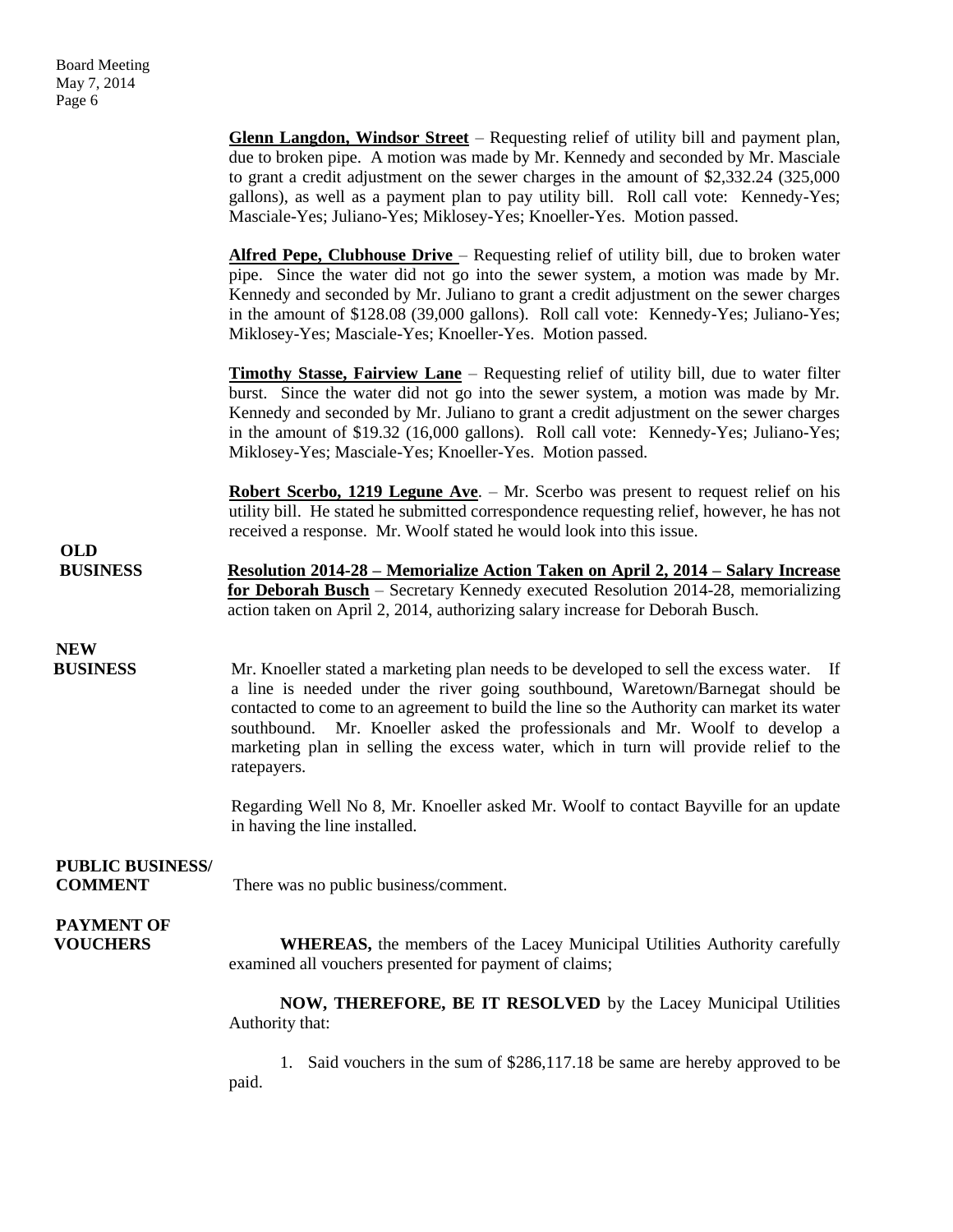2. Said vouchers are listed on the attached computer check register.

A motion was made by Mr. Miklosey and seconded by Mr. Masciale to adopt the above resolution. Roll call vote: Miklosey-Yes; Masciale-Yes; Juliano-Yes, but abstains on Eastern Warehouse Distributors; Kennedy-Yes; Knoeller-Yes. Motion passed.

#### **SESSION RESOLUTION**

**WHEREAS,** Section 8 of the Open Public Meetings Act, Chapter 231, Public Law 1975 permits the exclusion of the public from a meeting in certain circumstances;

**WHEREAS**, this public body is of the opinion that such circumstances presently exist.

**NOW, THEREFORE, BE IT RESOLVED** by the Lacey Municipal Utilities Authority, County of Ocean and State of New Jersey as follows:

1. The public shall be excluded from discussion of action upon the hereinafter specified subject matters.

2. The general nature of this closed session concerns personnel matters.

3. It is anticipated at this time that the above-stated matters will be made public once these matters have been resolved.

4. This resolution shall take effect immediately.

A motion was made by Mr. Masciale and seconded by Mr. Kennedy to adopt the above resolution. Roll call vote: Unanimously approved.

Separate minutes were kept on the above closed session.

## **RE-OPEN**

**MEETING** A motion was made by Mr. Kennedy and seconded by Mr. Juliano to reopen the meeting. Roll call vote: Unanimously approved.

**OTHER** 

**BUSINESS Personnel Matters** – A motion was made by Mr. Kennedy and seconded by Mr. Miklosey to reassign Jim Doeren's position from Operations Supervisor to Water Treatment Plant Operator. Roll call vote: Kennedy-Yes; Miklosey-Yes; Juliano-Yes; Masciale-Yes; Knoeller-Yes. Motion passed.

> Mr. Knoeller asked Mr. Woolf to outline what Mr. Doeren's responsibilities will be in his new position, and to meet with the personnel committee to establish what the salary guide will be. Until the salary guide is established, Mr. Doeren will continue to receive his present salary.

> Mr. Nosti asked about the reappointment of Bond Counsel. Mr. Woolf stated it is his understanding that bond counsel will not be appointed unless needed. The Board concurred.

**CLOSED**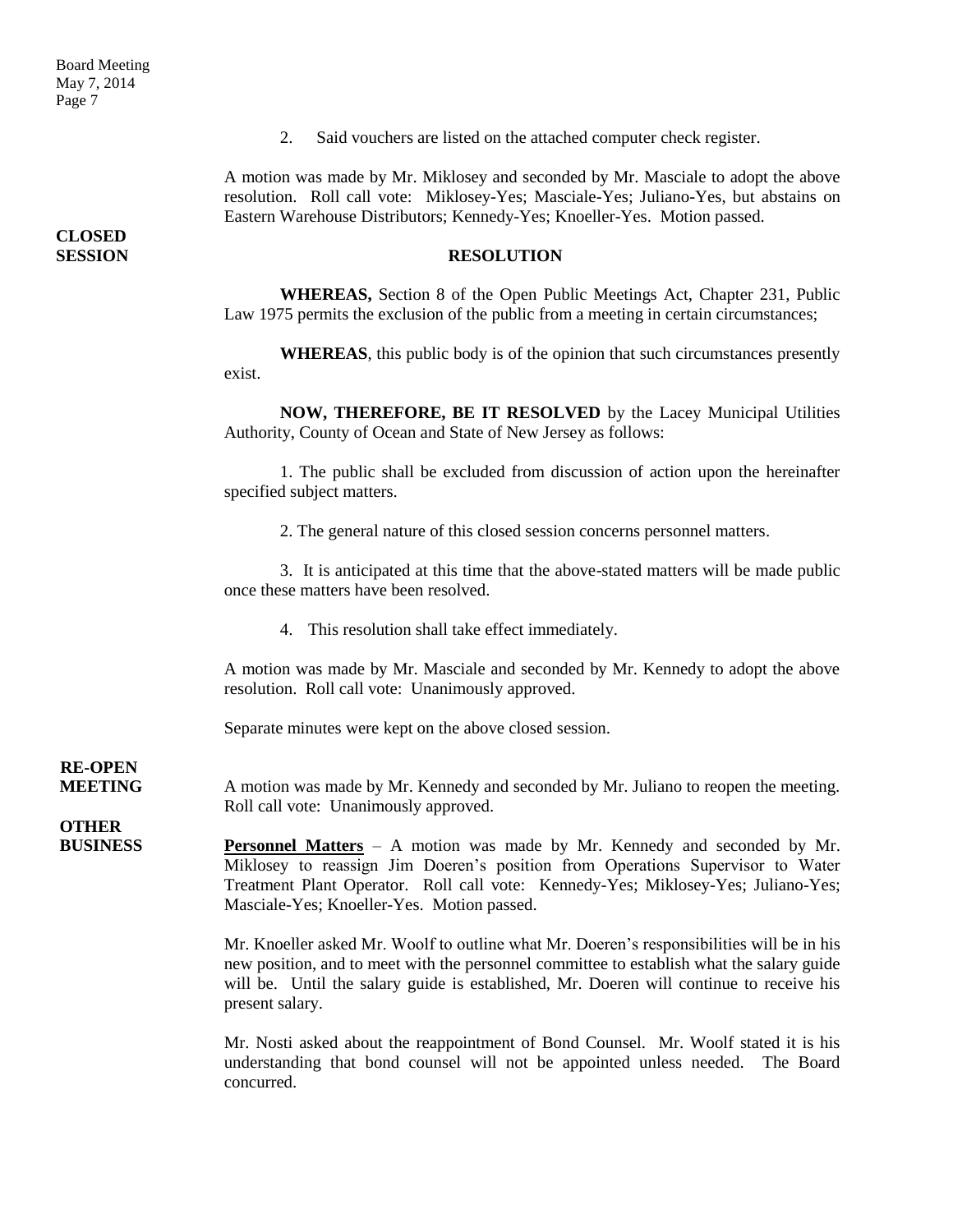Board Meeting May 7, 2014 Page 8

**ADJOURNMENT** There being no further business to discuss, the meeting was adjourned at 7:45 p.m.

Respectfully submitted,

Michele Kennedy Executive Secretary